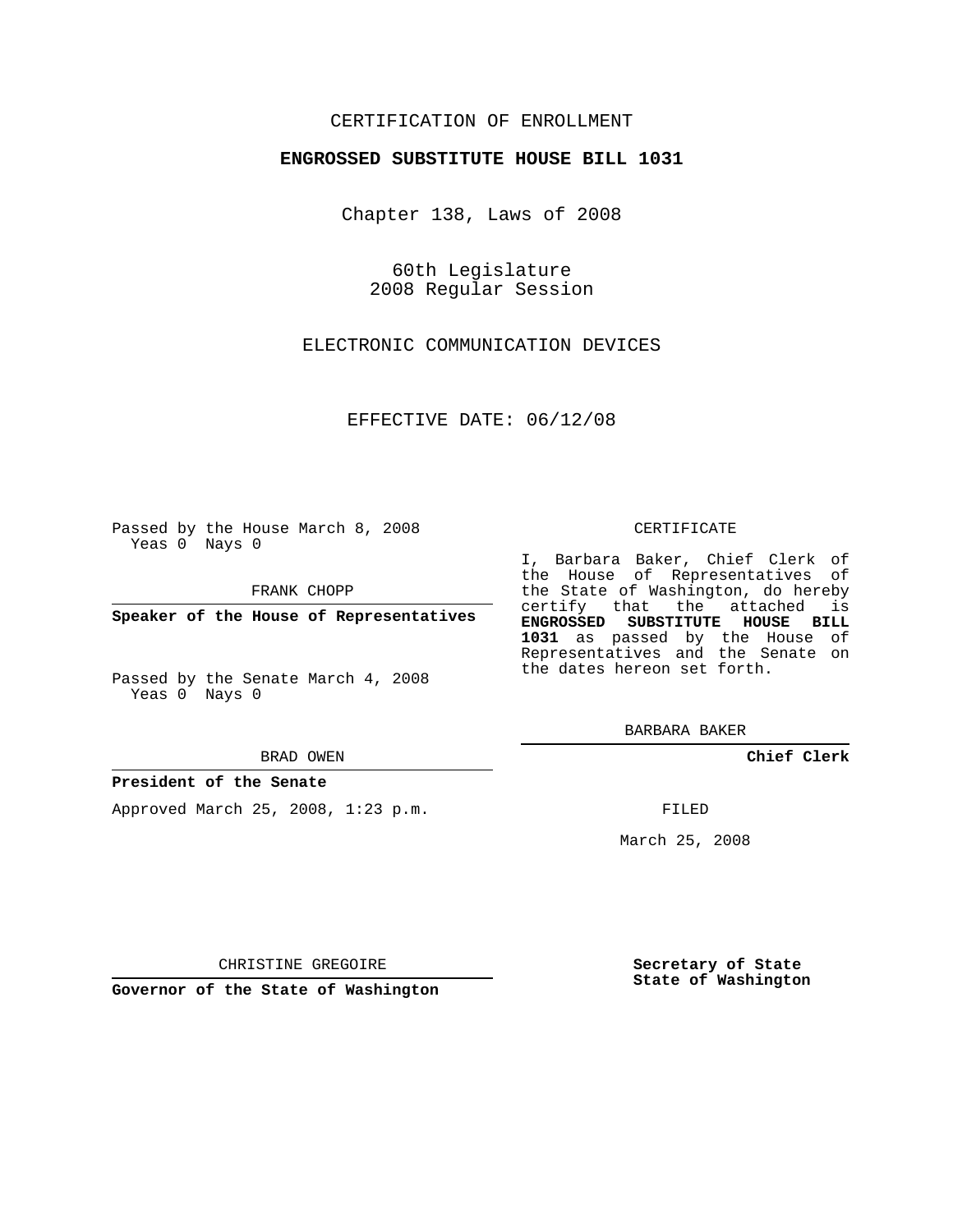# **ENGROSSED SUBSTITUTE HOUSE BILL 1031** \_\_\_\_\_\_\_\_\_\_\_\_\_\_\_\_\_\_\_\_\_\_\_\_\_\_\_\_\_\_\_\_\_\_\_\_\_\_\_\_\_\_\_\_\_

\_\_\_\_\_\_\_\_\_\_\_\_\_\_\_\_\_\_\_\_\_\_\_\_\_\_\_\_\_\_\_\_\_\_\_\_\_\_\_\_\_\_\_\_\_

## AS AMENDED BY THE SENATE

Passed Legislature - 2008 Regular Session

## **State of Washington 60th Legislature 2008 Regular Session**

**By** House Committee on Technology, Energy & Communications (originally sponsored by Representatives Morris, Hudgins, Moeller, Linville, B. Sullivan and Chase)

READ FIRST TIME 02/26/07.

1 AN ACT Relating to electronic communication devices; adding a new 2 chapter to Title 19 RCW; creating new sections; and prescribing 3 penalties.

4 BE IT ENACTED BY THE LEGISLATURE OF THE STATE OF WASHINGTON:

 NEW SECTION. **Sec. 1.** The legislature finds that Washington state, from its inception, has recognized the importance of maintaining individual privacy. The legislature further finds that protecting the confidentiality and privacy of an individual's personal information, especially when collected from the individual without his or her knowledge or consent, is critical to maintaining the safety and well-being of its citizens. The legislature recognizes that inclusion of identification devices that broadcast data or enable data or information to be collected or scanned either secretly or remotely, or both, may greatly magnify the potential risk to individual privacy, safety, and economic well-being that can occur from unauthorized interception and use of personal information. The legislature further recognizes that these types of technologies, whether offered by the private sector or issued by the government, can be pervasive.